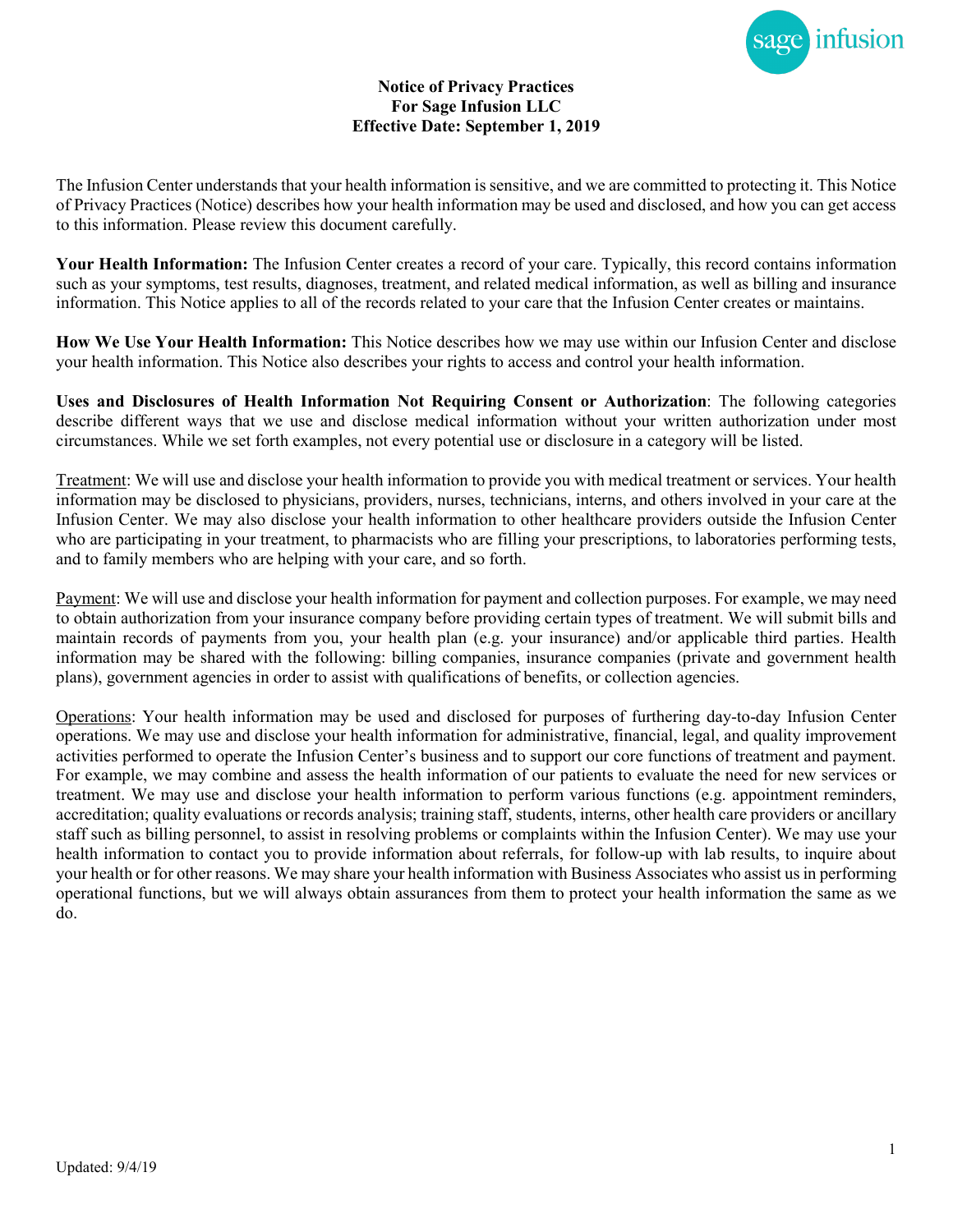

As Required by Law: We may have an obligation under federal, state, or local law to disclose your health information. For example, we may be required to report gunshot wounds, suspected abuse, or neglect.

Military Activity and National Security: When the appropriate conditions apply, we may use or disclose health information of individuals who are Armed Forces personnel for activities deemed necessary by appropriate military command authorities, for the purpose of a determination by the Department of Veterans Affairs of your eligibility for benefits, or to foreign military authority if you are a member of that foreign military services.

Research: We may use or disclose health information for research studies but only when they meet all federal and state requirements to protect your privacy (such as using only de-identified data whenever possible). You may also be contacted to participate in a research study.

Food and Drug Administration (FDA): We may disclose to the FDA medical information related to FDA regulated products or activities to collect or report adverse events, product defects or problems, or biological product deviations, to track FDA-regulated products; to enable product recalls, repairs or replacement, or conduct post marketing surveillance.

Abuse, Neglect, Or Domestic Violence: We may disclose your health information if we reasonably believe you are a victim of abuse, neglect, or domestic violence to a government authority authorized by law to receive reports of such abuse, neglect, or domestic violence.

Health Oversight Activities: We may disclose your health information to a health oversight agency for activities authorized by law. These oversight activities might include audits, investigations, inspections, and licensure or disciplinary actions or other government oversight activities. These activities are necessary for the government to monitor the healthcare system, government benefit programs, and compliance with law.

Judicial and Administrative Purposes: Consistent with applicable law, we may disclose health information about you for judicial, administrative, and law enforcement purposes.

Health or Safety: We may use or disclose your health information to prevent or lessen a serious and imminent threat to a person's or the public's health or safety.

Law Enforcement Purposes: We may disclose your medical information to law enforcement officials in the following cases: as required by law to report wound or physical injury; in compliance with, and as limited by the relevant requirements of a court order or court-ordered warrant, subpoena, summons, or similar process; identification or location of a suspect, fugitive, material witness, or missing person; in limited circumstances when the individual is or may be the victim of a crime; about an individual who has died to alert law enforcement that the individual's death may have resulted from criminal conduct; related to criminal conduct that occurred on the Infusion Center's property; or in a medical emergency not on the Infusion Center's property to report the nature or location of a crime, the victim(s) of such crime, and the identity, description, and location of the criminal.

National Security and Intelligence Activities: We may release your health information to authorized federal officials for lawful intelligence, counterintelligence and other national security activities authorized by law.

Coroners, Medical Examiners and Funeral Directors: We may disclose medical information to a coroner or medical examiner to identify a deceased person, determine cause of death, or other purposes as authorized by law. We may disclose medical information to funeral directors so they can carry out their duties.

Organ Procurement Organizations: Consistent with applicable law, we may disclose medical information to organ procurement organizations or other entities engaged in the procurement, storage, or transplantation of organs, eyes, or tissue to facilitate organ, eye, or tissue donation and transplant.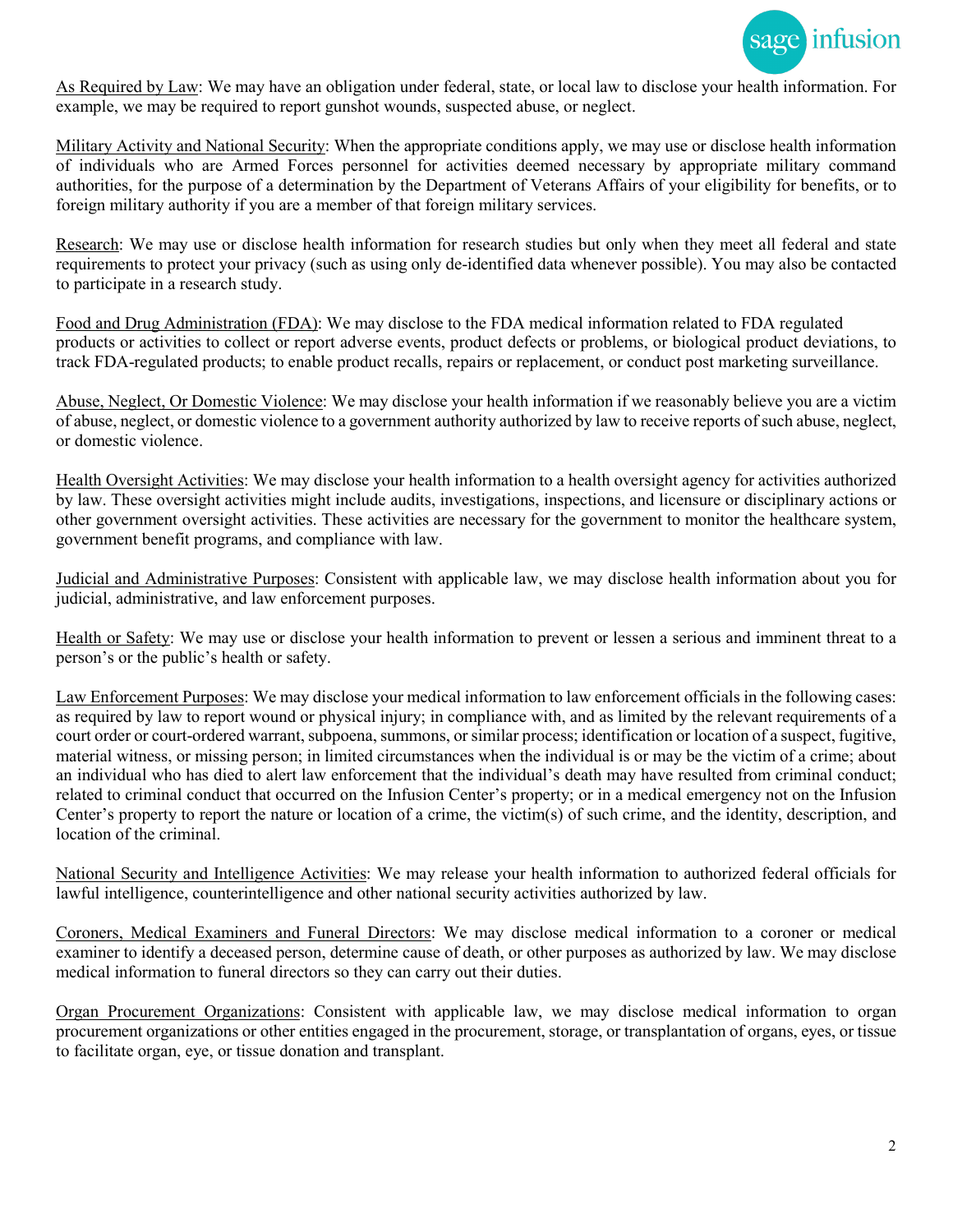

Inmate or in Custody of Law Enforcement: If you are an inmate in a correctional institution or under lawful custody of law enforcement, we may disclose your health information to a correctional institution or law enforcement official as allowed or required by law.

Disaster Relief: We may use or disclose your health information to an authorized public or private entity to assist in disaster relief efforts as permitted or required by law.

Worker's Compensation: We may disclose health information to the extent authorized by and to the extent necessary to comply with laws relating to worker's compensation or other similar programs established by law.

Public Health: We may disclose your medical information for public health activities, including: for prevention or control of disease, injury, or disability; for reporting of disease, injury, or vital events such as birth or death; for public health surveillance, investigations or interventions; at the direction of a public health authority to an official of a foreign government agency acting in collaboration with a public health authority; to a public health authority or other government authority authorized by law to receive reports of child abuse or neglect; to notify a person who has been exposed to a communicable disease or who may be at risk of contracting or spreading a disease or condition; for reporting of child abuse or neglect; under limited circumstances, to report to an employer information about an individual who is a member of the employer's workforce related to a work-related illness or injury or a workplace-related medical surveillance.

Disclosure to Relatives, Close Friends and Other Caregivers: We may use or disclose your health information to a family member, other relative, a close friend, or any other person identified by you when you are present for, or otherwise available prior to, the disclosure, if we obtain your agreement or provide you with the opportunity to object to the disclosure and you do not object or if we reasonably infer that you do not object to the disclosure. If you are unavailable, incapacitated, or facing an emergency medical situation and we determine that a limited disclosure may be in your best interest, we may share limited personal health information with involved individuals without your approval.

Patient Directory Information: Unless you object, we will include your name, location of the facility, and your general condition (good, fair etc.) in our patient directory and make this information available to anyone who asks for you by name.

Certain Limited Marketing Communications: We may provide refill reminders or communicate with you about a drug or biologic that is currently prescribed to you.

**Uses and Disclosures of Health Information Requiring Authorization**: For uses and disclosures for purposes other than as described above, we are required to have your written authorization. Most uses and disclosures for marketing purposes (other than under the limited circumstances as described above) and disclosures that constitute the sale of your health information require your authorization. Authorizations can be revoked at any time to stop future uses/disclosures except to the extent that we have already relied on your authorization. We will not use or disclose psychotherapy notes about you without your authorization except for use by the mental health professional who created the notes to provide treatment to you or to defend ourselves in a legal action or other proceeding brought by you.

**Your Rights Regarding Your Health Information:** You have certain rights with regard to your health information as described below.

Right to Request Additional Restrictions: You may request restrictions on our use and disclosure of your health information (1) for treatment, payment and health care operations, (2) to individuals (such as a family member, other relative, close friend or any other person identified by you) involved with your care or with payment related to your care, or (3) to notify or assist in the notification of such individuals regarding your location and general condition. While we will consider all requests for additional restrictions, we are not required to agree to a requested restriction unless the disclosure is to a health plan for purposes of carrying out payment or health care operations and the information pertains solely to a health care item or service for which you have paid us out of pocket in full. If you wish to request additional restrictions, please contact the Privacy Officer. We will send you a written response.